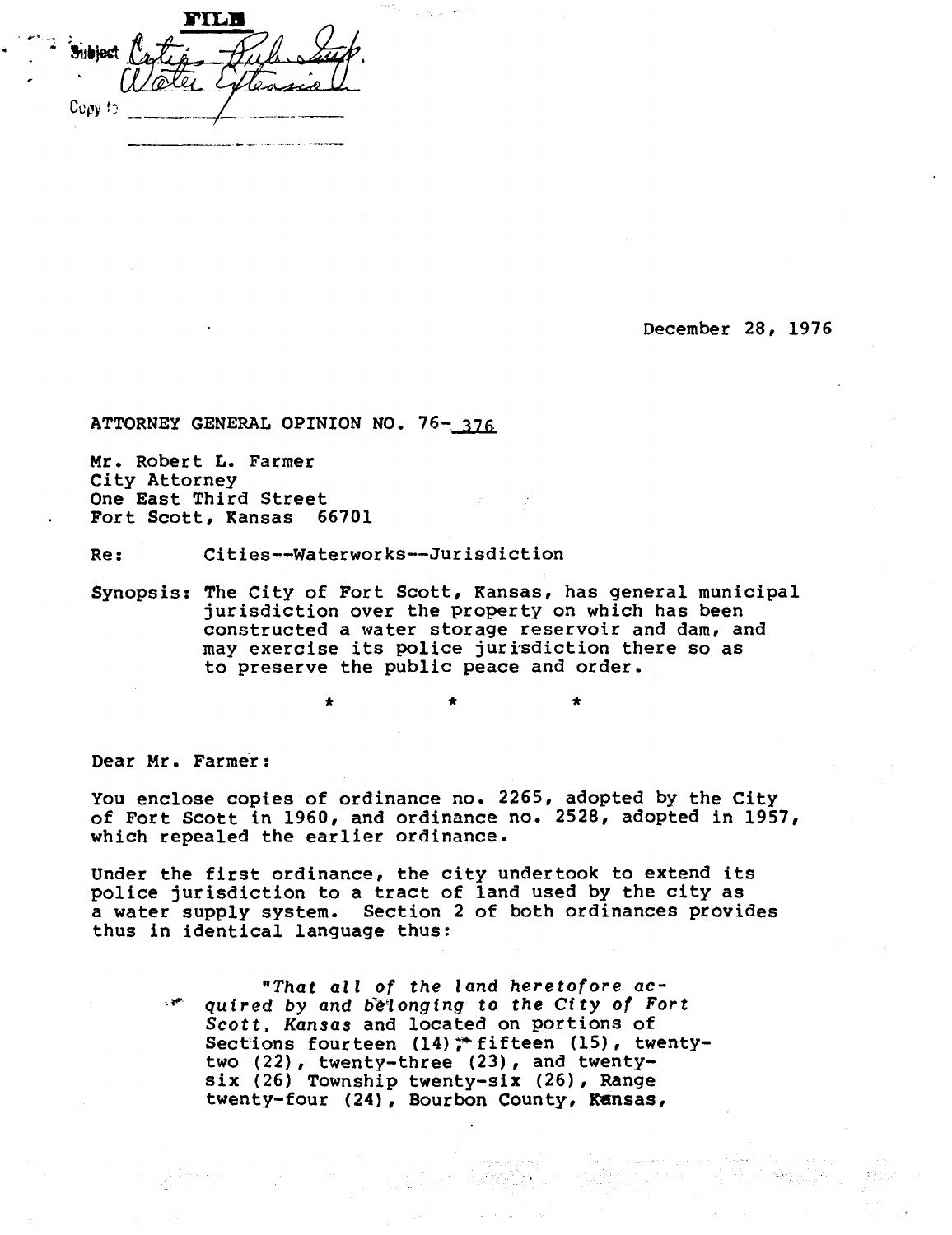Mr. Robert L. Farmer Page Two December 28, 1976

> on which a dam has been erected and a water storage reservoir has been created, be, and the same is hereby named 'Lake Fort Scott,' and is hereinafter referred to as the 'lake.'" [Emphasis supplied.]

Section 3 of the later ordinance extends the police jurisdiction to this area in the following terms:

> "The police jurisdiction and the authority of the City of Fort Scott, Kansas, is hereby extended to include said lake  $\alpha_{\rm sky}$ and all ordinances of the City of Fort Scott, Kansas shall hereafter apply to acts and conduct of any person thereon to the same extent as though said lake were located within the corporate limits of said city." (Emphasis supplied.]

As defined in section 2, the term "lake" includes not only the water storage reservoir, but all of the land acquired by the City of Fort Scott, the legal description of which appears in that section, on which the reservoir and dam have been constructed. Thus, section 3, which extends the police jurisdiction of the city to the "lake," in fact extends that police jurisdiction to the entire tract or tracts on which the reservoir and dam are located. This property, you advise, has not been annexed by the city, and is thus not within its corporate boundaries, but the city has acquired ownership of the property.

At 6 McQuillen, Municipal Corporations, § 24.57, the writer states thus:

> "As a general rule municipal police power and ordinances operate only within the municipal area, and the police power of a municipal corporation cannot be exercised outside its boundaries without special authorization. But in the interests of police and fire protection and the preservation of the public health, laws may and sometimes do provide that all ordinances of specified cities enacted for these purposes shall apply to the territory outside of the city limits within a specified distance. • • •

> > ಂಶಗಳಿ ಸತ್ಯ